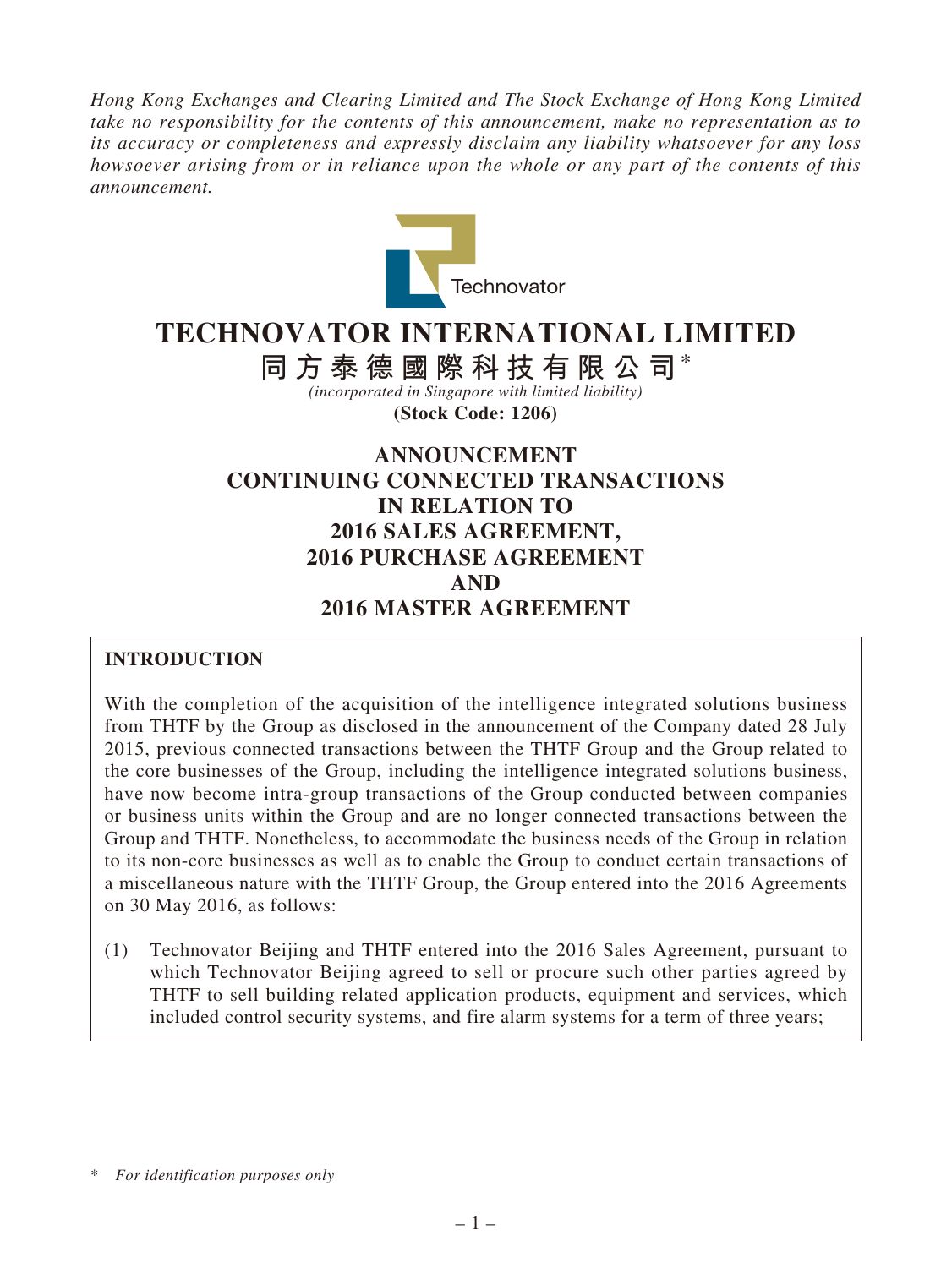- (2) Technovator Beijing and THTF entered into the 2016 Purchase Agreement, pursuant to which THTF agreed to sell or procure such other parties agreed by Technovator Beijing to sell wiring, lighting and other products, equipment and systems and services relating to the Group's business of energy management, energy saving and environmental protection to Technovator Beijing for a term of three years; and
- (3) Technovator Beijing and THTF entered into the 2016 Master Agreement, pursuant to which the Group may provide to or receive from the Tongfang Group miscellaneous products and services as may be required to satisfy the operational needs of the Group/Tongfang Group from time to time in the ordinary course of business of the Group for a term of three years.

# **LISTING RULES IMPLICATIONS**

As at the date of this announcement, THTF directly and indirectly through Resuccess held approximately 33.64% of the issued Shares of the Company. THTF is a controlling shareholder of the Company and is therefore a connected person of the Company under the Listing Rules. Accordingly, the transactions between the Group and the Tongfang Group under each of the 2016 Agreements constitute continuing connected transactions of the Company under Chapter 14A of the Listing Rules.

Each of the relevant percentage ratios (as defined in Rule 14.07 of the Listing Rules) for the transactions under each of the 2016 Agreements is expected to be higher than 0.1% but less than 5%, and the annual transaction amount under each of the 2016 Agreements is expected to be greater than HK\$3,000,000. Therefore, each of the 2016 Agreements and the transactions contemplated thereunder are subject to the reporting and announcement requirements and the annual review requirements, but are exempt from the independent shareholders' approval requirements under Chapter 14A of the Listing Rules.

The Board (including the independent non-executive Directors) considers that the terms of each of the 2016 Agreements are fair and reasonable and in the ordinary course of business of the Company, and are in the interests of the Company and the Shareholders as a whole.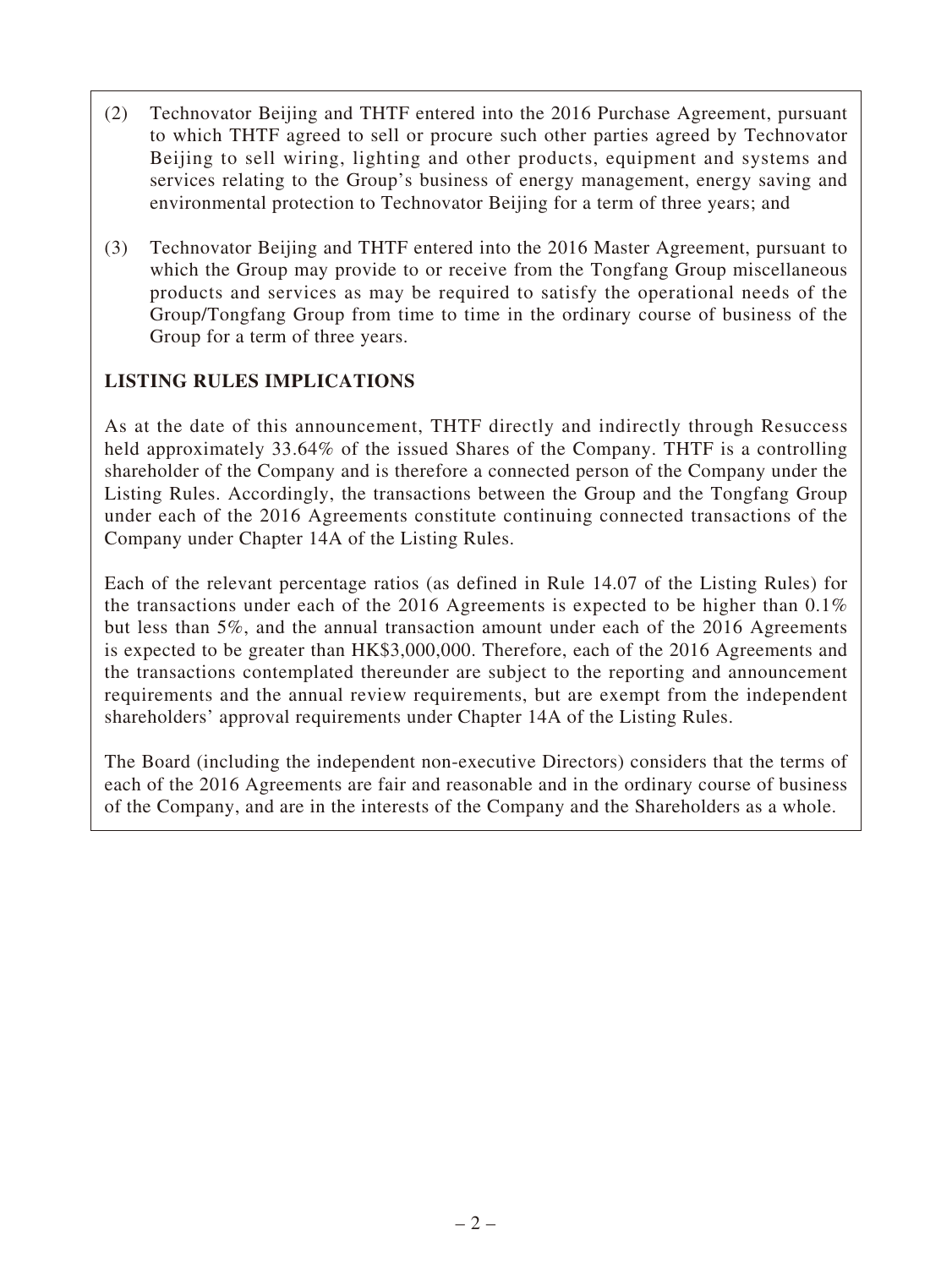### **BACKGROUND**

With the completion of the acquisition of the intelligence integrated solutions business from THTF by the Group as disclosed in the announcement of the Company dated 28 July 2015, previous connected transactions between the THTF Group and the Group related to the core businesses of the Group, including the intelligence integrated solutions business, have now become intra-group transactions of the Group conducted between companies or business units within the Group and are no longer connected transactions between the Group and THTF. Nonetheless, to accommodate the business needs of the Group in relation to its non-core businesses as well as to enable the Group to conduct certain transactions of a miscellaneous nature with the THTF Group, the Group entered into the 2016 Agreements on 30 May 2016, as follows:

- (1) Technovator Beijing and THTF entered into the 2016 Sales Agreement, pursuant to which Technovator Beijing agreed to sell or procure such other parties agreed by THTF to sell building related application products, equipment and services, which included control security systems, and fire alarm systems, to THTF for a term of three years;
- (2) Technovator Beijing and THTF entered into the 2016 Purchase Agreement, pursuant to which THTF agreed to sell or procure such other parties agreed by Technovator Beijing to sell wiring, lighting and other products, equipment and systems and services relating to the Group's business of energy management, energy saving and environmental protection to Technovator Beijing for a term of three years; and
- (3) Technovator Beijing and THTF entered into the 2016 Master Agreement, pursuant to which the Group may provide to or receive from the Tongfang Group miscellaneous products and services as may be required to satisfy the operational needs of the Group/ Tongfang Group from time to time in the ordinary course of business of the Group for a term of three years.

The Group had entered into the 2013 Agreements as disclosed in the 2013 Announcement for the purchase and sales of products and services to and from THTF. The 2013 Agreements expired on 31 December 2015. In order to accommodate the current business needs of the Group and to continue to conduct the relevant transactions covered by the 2013 Agreements, the Group entered into the 2016 Agreements to set out the terms on which these transactions are to be conducted.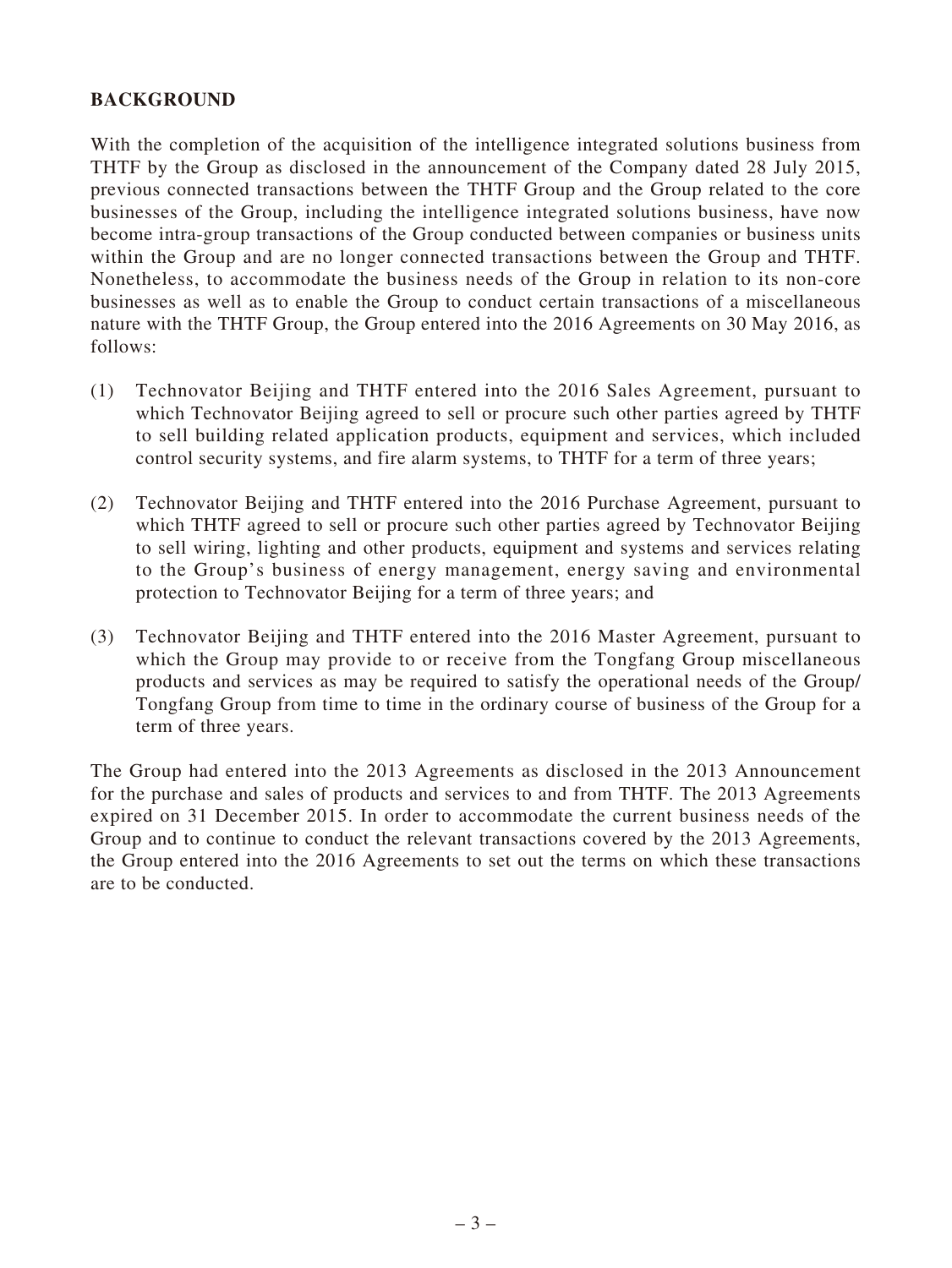# **THE 2016 AGREEMENTS**

The particulars of the 2016 Agreements are as follows:

# **A. THE 2016 SALES AGREEMENT**

# **Principal Terms**

| Date:                      | 30 May 2016                                                                                                                                                                                                                                                                                                                         |
|----------------------------|-------------------------------------------------------------------------------------------------------------------------------------------------------------------------------------------------------------------------------------------------------------------------------------------------------------------------------------|
| Parties:                   | (1)<br><b>Technovator Beijing</b>                                                                                                                                                                                                                                                                                                   |
|                            | <b>THTF</b><br>(2)                                                                                                                                                                                                                                                                                                                  |
| Subject matter:            | Technovator Beijing agreed to sell or procure such<br>other parties agreed by THTF, including members of<br>the Group, to sell building related products, equipment<br>and services, which include control security systems,<br>and fire alarm systems to the Tongfang Group for a<br>term of three years ending 31 December 2018.  |
| Consideration and Payment: | The price at which the Group sells such products to the<br>Tongfang Group will be determined based on normal<br>commercial terms after arm's length negotiation.                                                                                                                                                                    |
|                            | For the sale of ready-made products or the provision<br>of standardised services, the price for such products or<br>services shall be determined based on the pricing terms<br>as offered by the Group no less favorable than those<br>given to Independent Third Parties. The Group shall<br>regularly review such pricing policy. |
|                            | For the sale of self-produced products or services, the<br>Group shall make reference to transactions of similar<br>type, scale and nature with Independent Third Parties<br>to ensure that the price and conditions as offered by<br>the Group are not less favourable than those offered to<br>Independent Third Parties.         |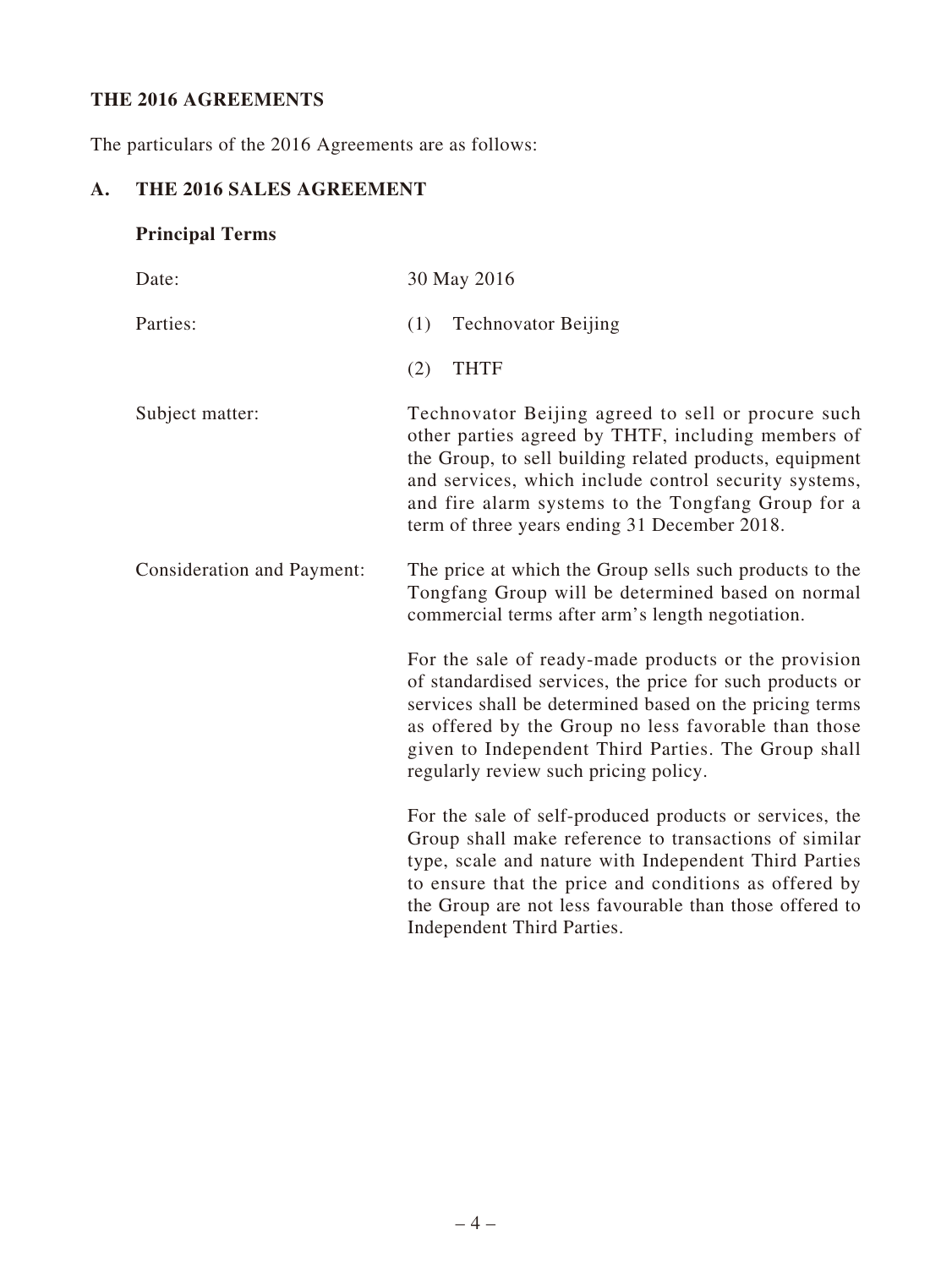When negotiating the price, the Group will make reference to the following factors:

- (i) the prevailing market rate determined based on:
	- (a) the price of similar products used in similar scale and nature of projects offered by the Group and accepted by Independent Third Party customers (the "**Comparable Sales Transactions**") during a period of 12 months prior to the relevant transaction with the Tongfang Group (the "**12-Month Sales Period**") (if any), including but not limited to the most recent relevant transactions offered by the Group and accepted by Independent Third Party customers; and
	- (b) if there are no Comparable Sales Transactions within the 12-Month Sales Period, the price of similar products used in similar scale and nature of products offered by the Group and accepted by Independent Third Party customers any time prior to the 12-Month Sales Period, including but not limited to the most recent relevant transactions offered by the Group and accepted by Independent Third Party customers and taking into account the latest market and independent supplier information available to the Group at the time of the relevant transaction with the Tongfang Group;
- (ii) length of the contracts; and
- (iii) the type, design and expected costs of the products.

In any event, the price offered to the Tongfang Group should be no less favourable to the Group than that offered by the Group to Independent Third Party customers for products of a similar type, scale and nature of projects and length of contracts.

The payment terms for the products will be set out in separate sales contracts, shall be on normal commercial terms, and determined with reference to prevailing market practices.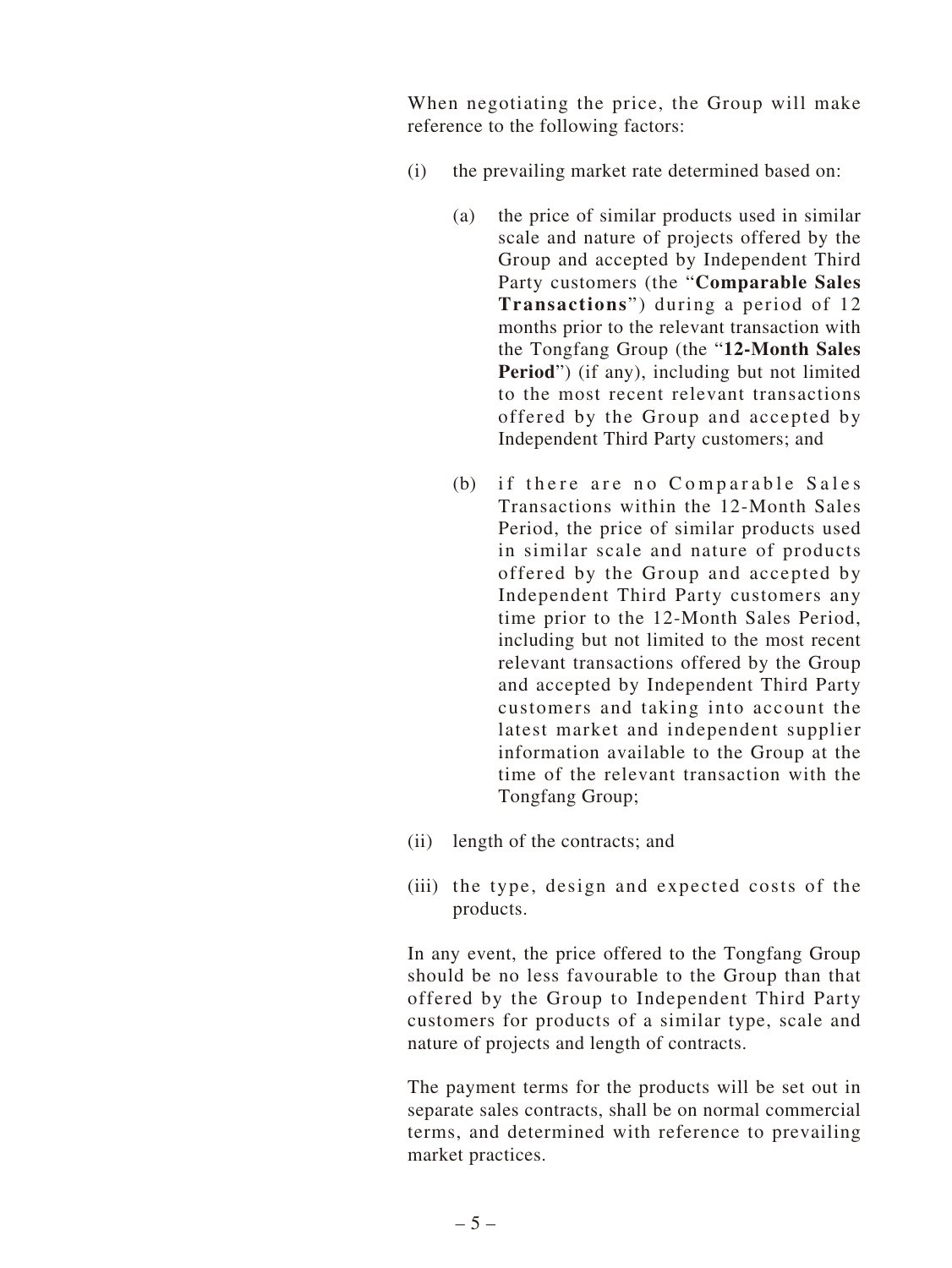Depending on the product type, scale and length of contracts, the payment term may include a deposit and/ or instalments which may be payable at the completion of different stages of the contract or after certain deliverables are available or after certain milestones are reached.

In any event, the payment terms should be no less favorable to the Group than those offered by the Group to Independent Third Party customers for products of a similar type, scale and length of contracts.

As an active market participant, the Group will through market analysis, market research, feedback from customers and interactions with other market participants obtain sufficient market intelligence to enable them to ascertain the prevailing market rate and practices as well as the latest market and competitor information at any point in time. The Company will also continue to take steps to keep themselves abreast of market developments through maintaining a team of experienced sales and marketing personnel focusing on different regions and cities throughout the PRC.

Annual Caps: The annual sales under the 2016 Sales Agreement for each of the years ending 31 December 2016, 2017 and 2018 shall not exceed RMB55 million, RMB55 million and RMB55 million, respectively.

#### **Historical Transaction Amounts**

During each of the years ended 31 December 2013, 2014 and 2015, the Group sold products under the 2013 Sales Agreement to the Tongfang Group in the amount of approximately RMB113.5 million, RMB285.6 million and RMB216.1 million, respectively.

#### **Basis for the Annual Caps**

The Annual Caps for the 2016 Sales Agreement were determined based on, among other things, the expected demand of the Group's products by the Tongfang Group with reference to the historical transaction amounts, taking into account the change of demands by the Tongfang Group for other non-energy saving related products and services of the Group. In particular, in comparison to the scope of goods and services purchased by the Tongfang Group under the 2013 Sales Agreement, due to the completion of acquiring the business of intelligence integrated solutions from THTF by the Group as disclosed in the announcement of the Company dated 28 July 2015, the Tongfang Group has ceased to purchase certain the energy saving related products and services from the Group as the Tongfang Group is no longer engaged in the relevant businesses.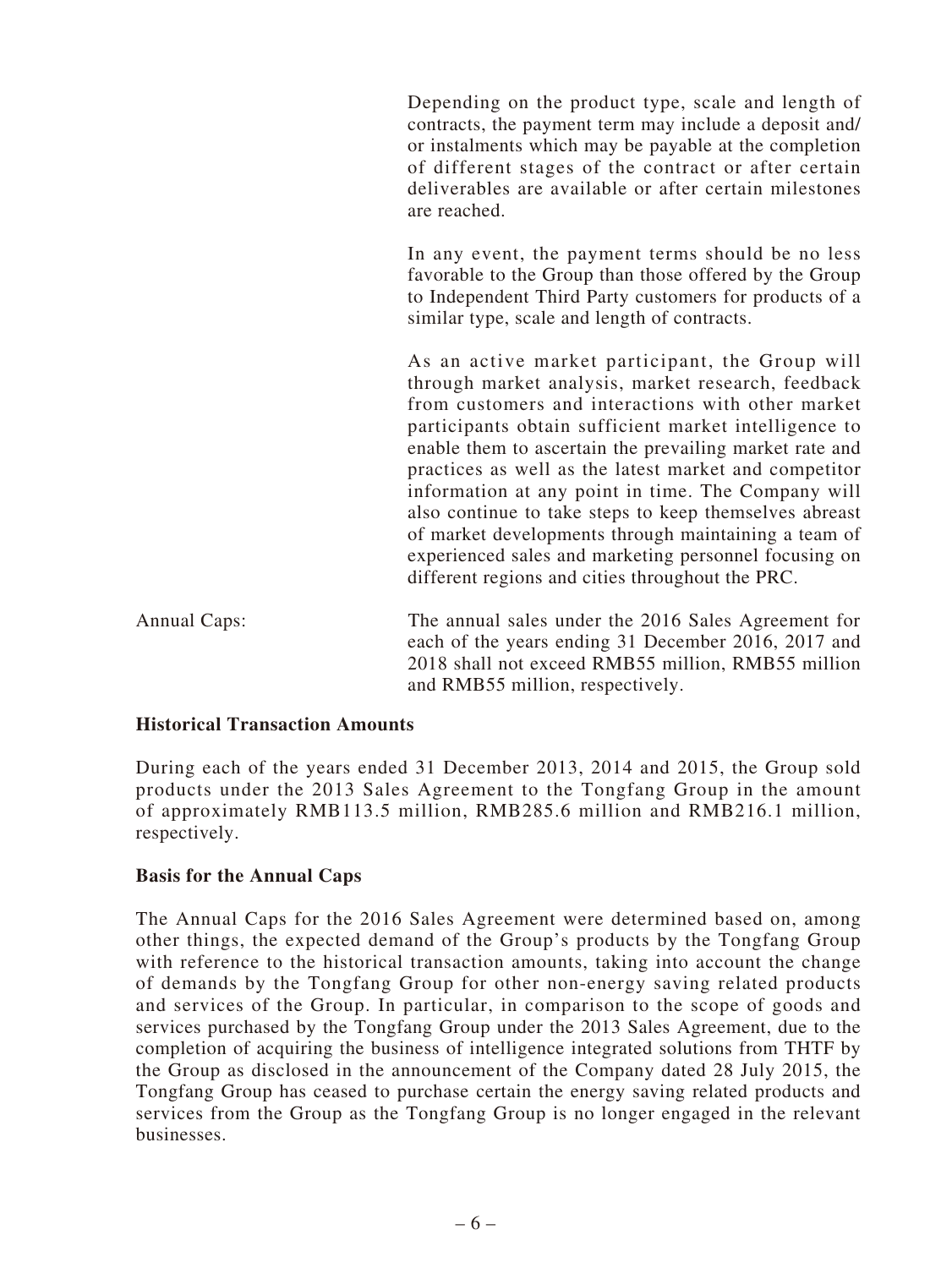# **B. THE 2016 PURCHASE AGREEMENT**

| <b>Principal Terms</b>            |                                                                                                                                                                                                                                                                                                                                                                                                                                            |
|-----------------------------------|--------------------------------------------------------------------------------------------------------------------------------------------------------------------------------------------------------------------------------------------------------------------------------------------------------------------------------------------------------------------------------------------------------------------------------------------|
| Date:                             | 30 May 2016                                                                                                                                                                                                                                                                                                                                                                                                                                |
| Parties:                          | (1)<br><b>Technovator Beijing</b>                                                                                                                                                                                                                                                                                                                                                                                                          |
|                                   | <b>THTF</b><br>(2)                                                                                                                                                                                                                                                                                                                                                                                                                         |
| Subject matter:                   | THTF agreed to sell or procure such other parties<br>agreed by Technovator Beijing, including members of<br>the Tongfang Group, to sell wiring, lighting and other<br>products, equipment and systems and services relating<br>to the Group's business of energy management, energy<br>saving and environmental protection to the Group for a<br>term of three years ending 31 December 2018.                                              |
| <b>Consideration and Payment:</b> | The price of such goods and services supplied by the<br>Tongfang Group to the Group will be determined<br>based on normal and commercial terms after arm's<br>length negotiations, with reference to the prevailing<br>market price of similar goods and services at the<br>time of a particular transaction, and in any event no<br>less favourable to the Group than those offered by<br>Independent Third Party suppliers to the Group. |
|                                   | The Group shall make reference to not less than two<br>transactions of similar type, scale and nature with<br>Independent Third Parties to ensure that the price and<br>conditions as offered by the Tongfang Group to the<br>Group are fair and reasonable and similar to those<br>offered by Independent Third Parties.                                                                                                                  |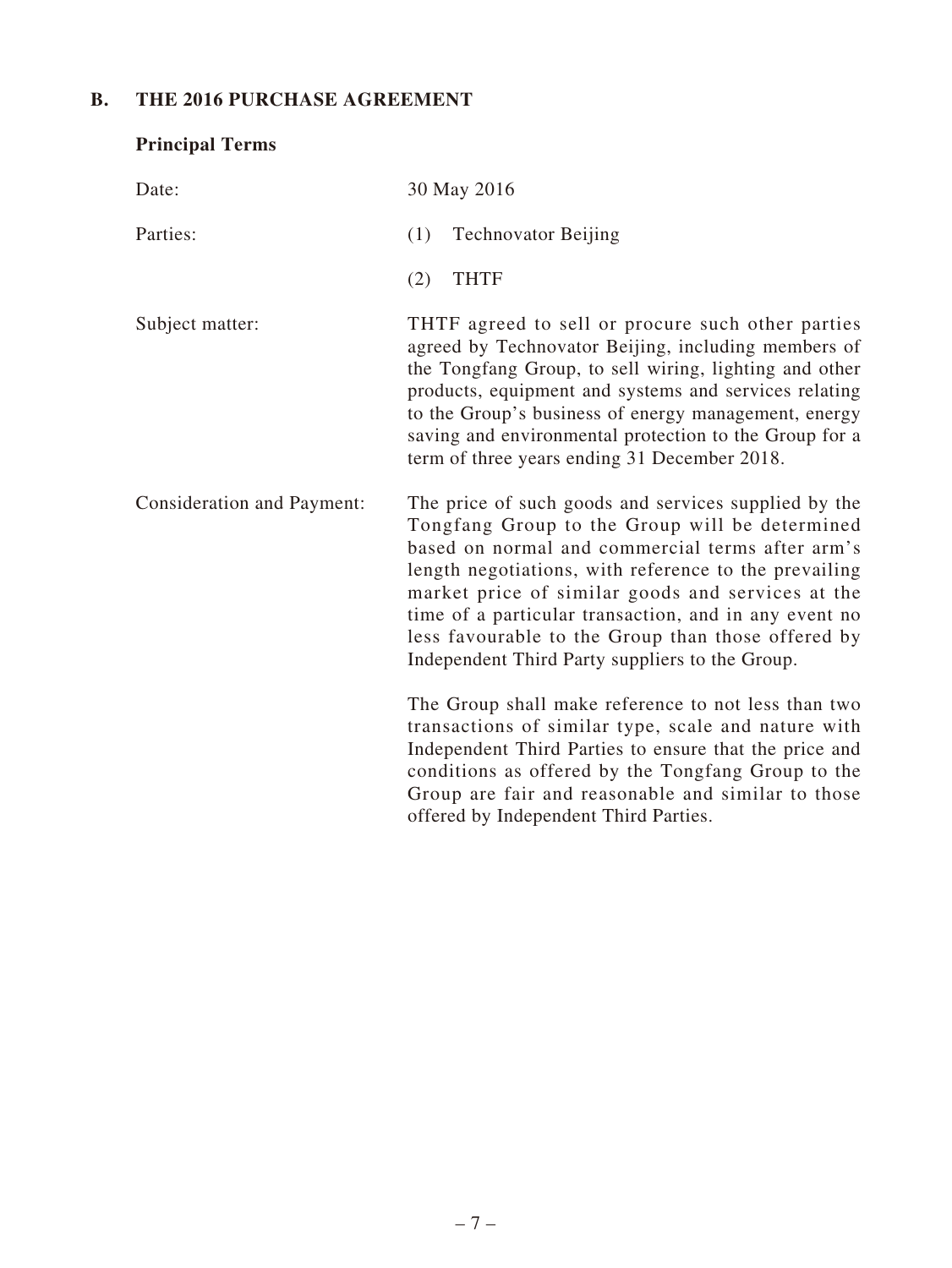The market rate of the goods and services is to be ascertained based on the prevailing market price of the goods and services determined based on:

- (a) the price of similar raw materials used in similar scale and nature of projects offered by Independent Third Party suppliers and accepted by the Group (the "**Comparable Purchase Transactions**") during a period of 12 months prior to the relevant transaction with the Tongfang Group (the "**12-Month Purchase Period**") (if any), including but not limited to the most recent relevant transactions accepted by the Group and Independent Third Party suppliers; and
- (b) if there are no Comparable Purchase Transactions within the 12-Month Purchase Period, the price of similar products used in similar scale and nature of products offered by Independent Third Party suppliers and accepted by the Group any time prior to the 12-Month Purchase Period including but not limited to the most recent relevant transactions accepted by the Group and Independent Third Party suppliers, and taking into account the latest market and Independent Third Party supplier information available to the Group at the time of the relevant transaction with the Tongfang Group.

The payment terms for purchase of the goods and services will be set out in separate purchase contracts and shall be on normal commercial terms.

When determining the payment terms, the Group will make reference to prevailing market practices determined based on:

(a) the terms for similar scale and nature of projects offered by Independent Third Party suppliers and accepted by the Group during the 12-Month Purchase Period prior to the relevant transaction with the Tongfang Group (if any), including but not limited to the most recent relevant transactions accepted by the Group and Independent Third Party suppliers; and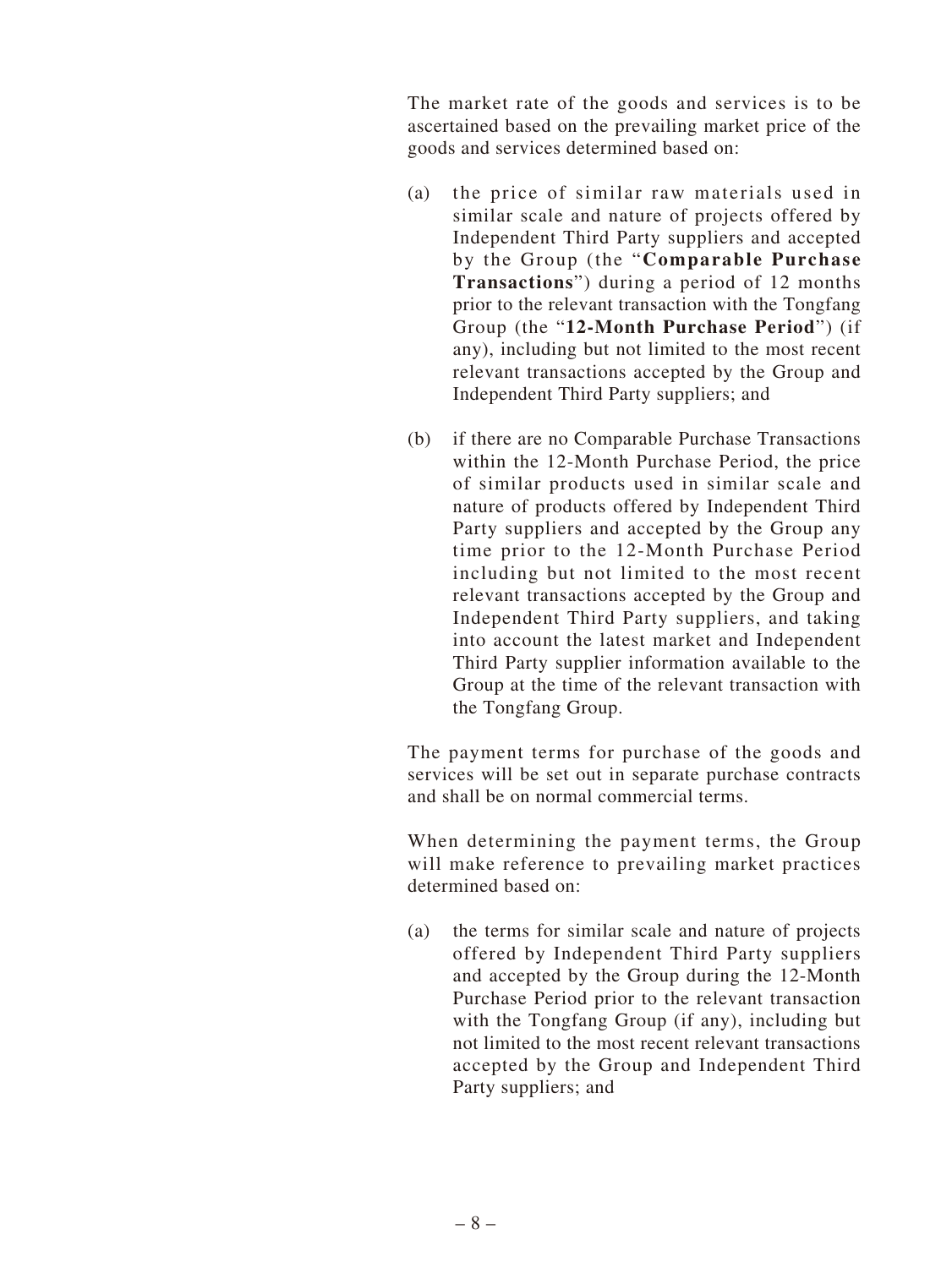(b) if there are no Comparable Purchase Transactions within the 12-Month Purchase Period, the terms of similar products used in similar scale and nature of products offered by Independent Third Party suppliers and accepted by the Group any time prior to the 12-Month Purchase Period, including but not limited to the most recent relevant transactions accepted by the Group and Independent Third Party suppliers, and taking into account the latest market and Independent Third Party supplier information available to the Group at the time of the relevant transaction with the Tongfang Group.

In any event, the payment terms should be no less favorable to the Group than those offered by Independent Third Party suppliers to the Group.

As an active market participant, the Group will through market analysis, market research, quotations obtained from other Independent Third Party suppliers and interactions with other market participants obtain sufficient market intelligence to enable them to ascertain the prevailing market rate and practices as well as the latest market and Independent Third Party supplier information at any point in time. The Company will also continue to take steps to keep themselves abreast of market developments through maintaining a team of experienced procurement personnel focusing on different regions and cities throughout the PRC.

Annual Caps: The annual purchase under the 2016 Purchase Agreement for each of the years ending 31 December 2016, 2017 and 2018 shall not exceed RMB12 million, RMB12 million and RMB12 million, respectively.

#### **Historical Transaction Amounts**

During each of the years ended 31 December 2013, 2014 and 2015, the Tongfang Group sold products under the 2013 Purchase Agreement to the Group in the amount of approximately RMB15.2 million, RMB32.6 million and RMB47.5 million, respectively.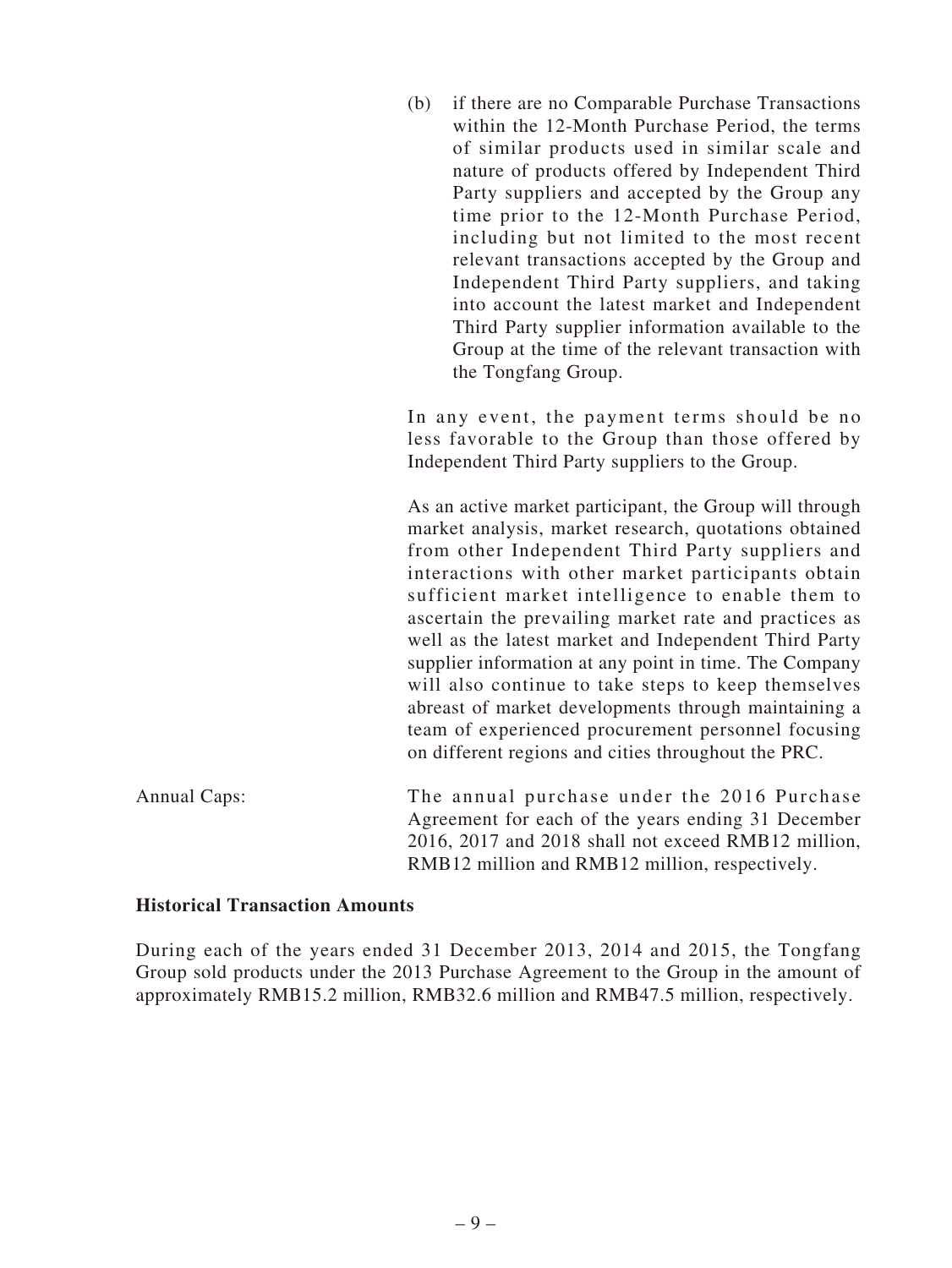#### **Basis for the Annual Caps**

The Annual Caps for the 2016 Purchase Agreement were determined based on, among other things, the Group's expected demand for the relevant goods and services with reference to the historical amounts, taking into account the change of the Group's demands for the relevant goods and services from the Tongfang Group. In particular, in comparison to the scope of good and services purchased by the Group under the 2013 Purchase Agreement, due to the completion of acquiring the business of intelligence integrated solutions from THTF by the Group as disclosed in the announcement of the Company dated 28 July 2015, the Group no longer requires to source, and has ceased to purchase, from the Tongfang Group some of the goods and services it previously purchased from the Tongfang Group.

#### **C. THE 2016 MASTER AGREEMENT**

#### **Principal Terms**

| Date:           | 30 May 2016                                                                                                                                                                                                                                                                                                                                                                                                                                                                                                       |
|-----------------|-------------------------------------------------------------------------------------------------------------------------------------------------------------------------------------------------------------------------------------------------------------------------------------------------------------------------------------------------------------------------------------------------------------------------------------------------------------------------------------------------------------------|
| Parties:        | <b>Technovator Beijing</b><br>(1)                                                                                                                                                                                                                                                                                                                                                                                                                                                                                 |
|                 | <b>THTF</b><br>(2)                                                                                                                                                                                                                                                                                                                                                                                                                                                                                                |
| Subject matter: | The Group may provide to or receive from the<br>Tongfang Group miscellaneous products and services<br>as may be required to satisfy the operational needs<br>of the Group/Tongfang Group from time to time<br>in the ordinary course of business of the Group in<br>accordance with the terms and conditions of the 2016<br>Master Agreement for a term of three years ending 31<br>December 2018.                                                                                                                |
|                 | Pursuant to the 2016 Master Agreement, the<br>miscellaneous products and services provided by<br>the Group to the Tongfang Group mainly include<br>(i) rental services (including leasing of land and<br>premises); (ii) research and development services and<br>products (including technology licensing); (iii) the<br>use of trademark license; and (iv) sharing of general<br>administration and management support services but<br>exclude any transactions contemplated under the 2016<br>Sales Agreement. |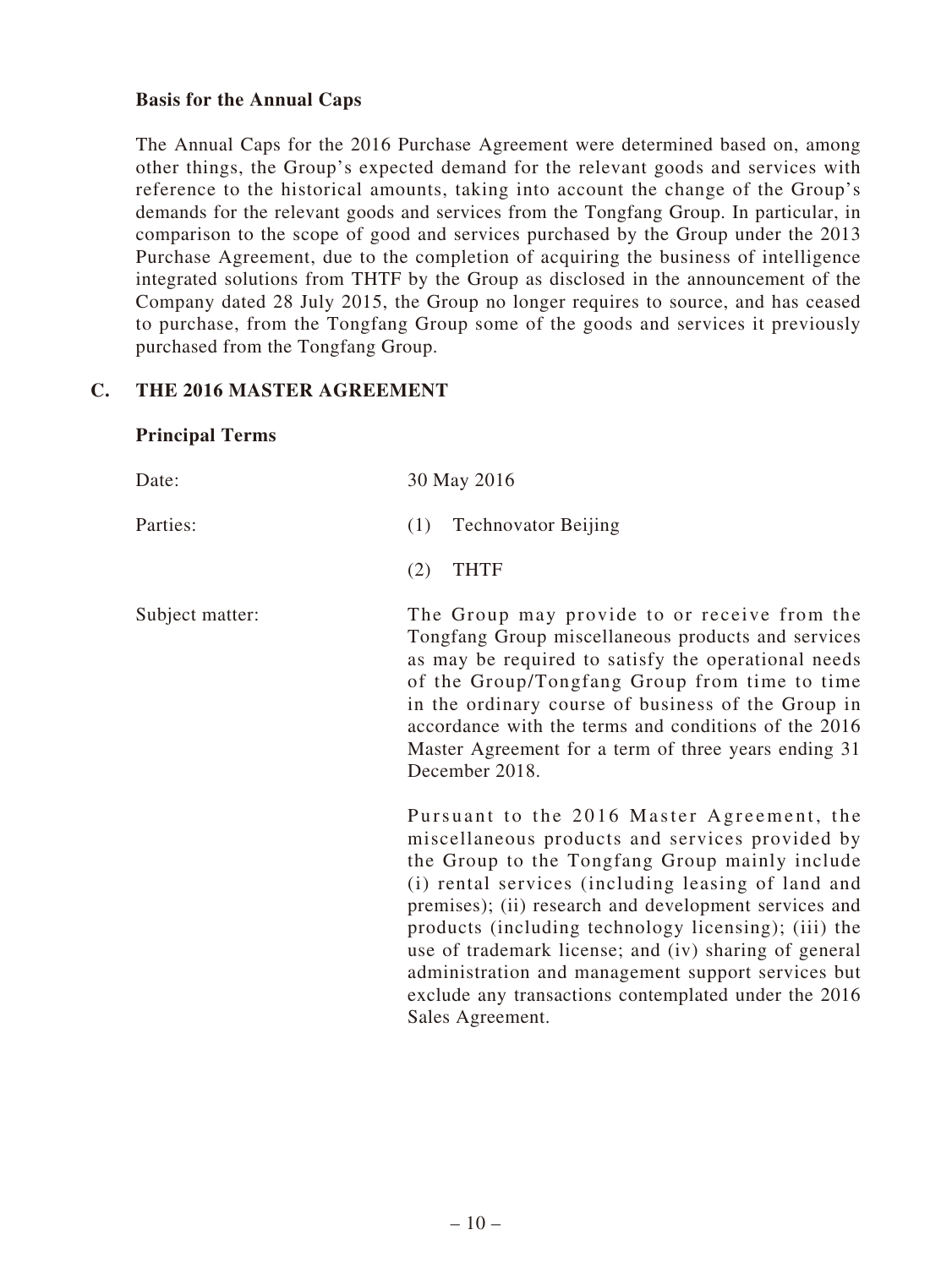The miscellaneous products and services provided by the Tongfang Group to the Group mainly include (i) rental services (including leasing of land, premises, machinery and equipment); (ii) research and development services and products (including technology licensing); (iii) the use of trademark license; and (iv) sharing of general administration and management support services, other than the Existing Trademark License agreements and any transactions contemplated under the 2016 Purchase Agreement.

Consideration and Payment: For the sale of ready-made products or the provision of standardised services, the price for such products or services shall be based on the pricing terms as offered by the Group no less favorable than those given to Independent Third Parties. The Group shall regularly review such pricing policy.

> For the sale of self-produced products or services, reference shall be made to transactions of similar type, scale and nature with Independent Third Parties to ensure that the price and conditions as offered by the Tongfang Group to the Group are not less favourable than those offered to Independent Third Parties.

> For the acquisition of products or services, the Group shall make reference to not less than two transactions of similar type, scale and nature with Independent Third Parties to ensure that the price and condition as offered by the Tongfang Group are fair and reasonable and similar to those offered by Independent Third Parties.

> For the sharing of general administration and management support services, the fees payable or receivable by the Group are determined based on the direct cost of the human resources providing such services, the actual overhead costs incurred by the relevant offices and the number of entities sharing the services provided by the relevant office.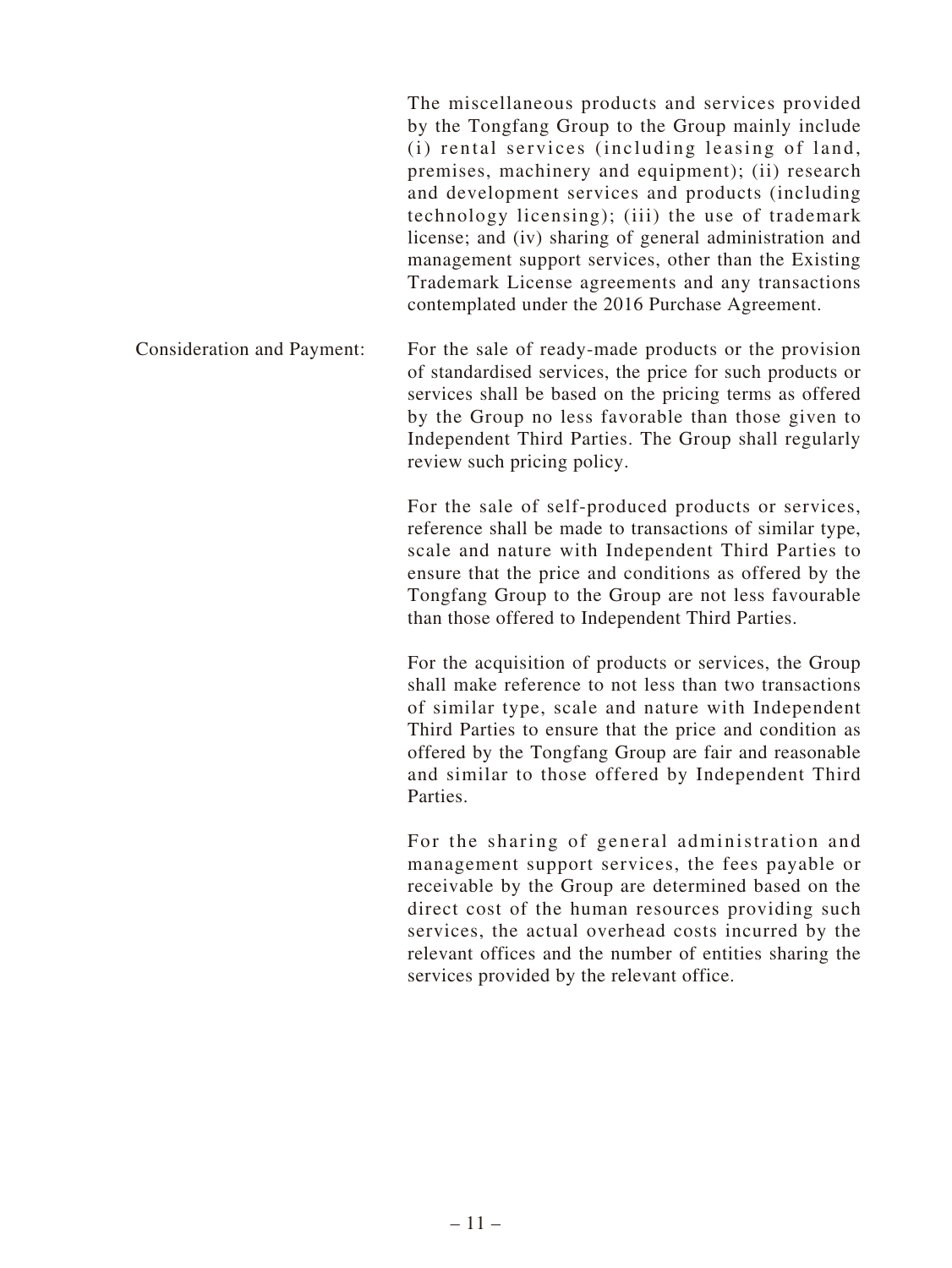The prices at which the Group or the Tongfang Group provides such services will be based on the following pricing mechanism in the following order of priority:

- (1) government-prescribed price (including any price prescribed by any relevant local government, if applicable);
- (2) where there is no government-prescribed price but there is a government-guidance price, then the government-guidance price;
- (3) where there is neither a government-prescribed price nor a government-guidance price, the prevailing market price with reference to the nature of the same or similar type of products and services (including location, size of properties, ancillary facilities and equipment) provided by the independent third parties in the ordinary course of business of the Group; or
- (4) where none of the above is applicable or where it is not practical to apply the above pricing policies, then the price agreed between the relevant parties shall be based on arm's length negotiation and shall be the reasonable costs incurred in providing the products plus reasonable profits.

The actual price will be separately determined on arm's length basis and agreed between the Group and the Tongfang Group prior to their entering into of each transaction based on the above pricing mechanism. Therefore, such price will be comparable to or no less favorable to the Group than the market price of the same or similar type of products and services available from Independent Third Parties.

The relevant pricing mechanism was determined by the parties after arm's length negotiations with reference to the pricing principles of similar transactions previously carried out by the Group.

All transaction amounts shall be paid before the 15th of the next month after set-off. Interests shall be accrued on any amounts overdue for more than one month at the prevailing bank lending rate.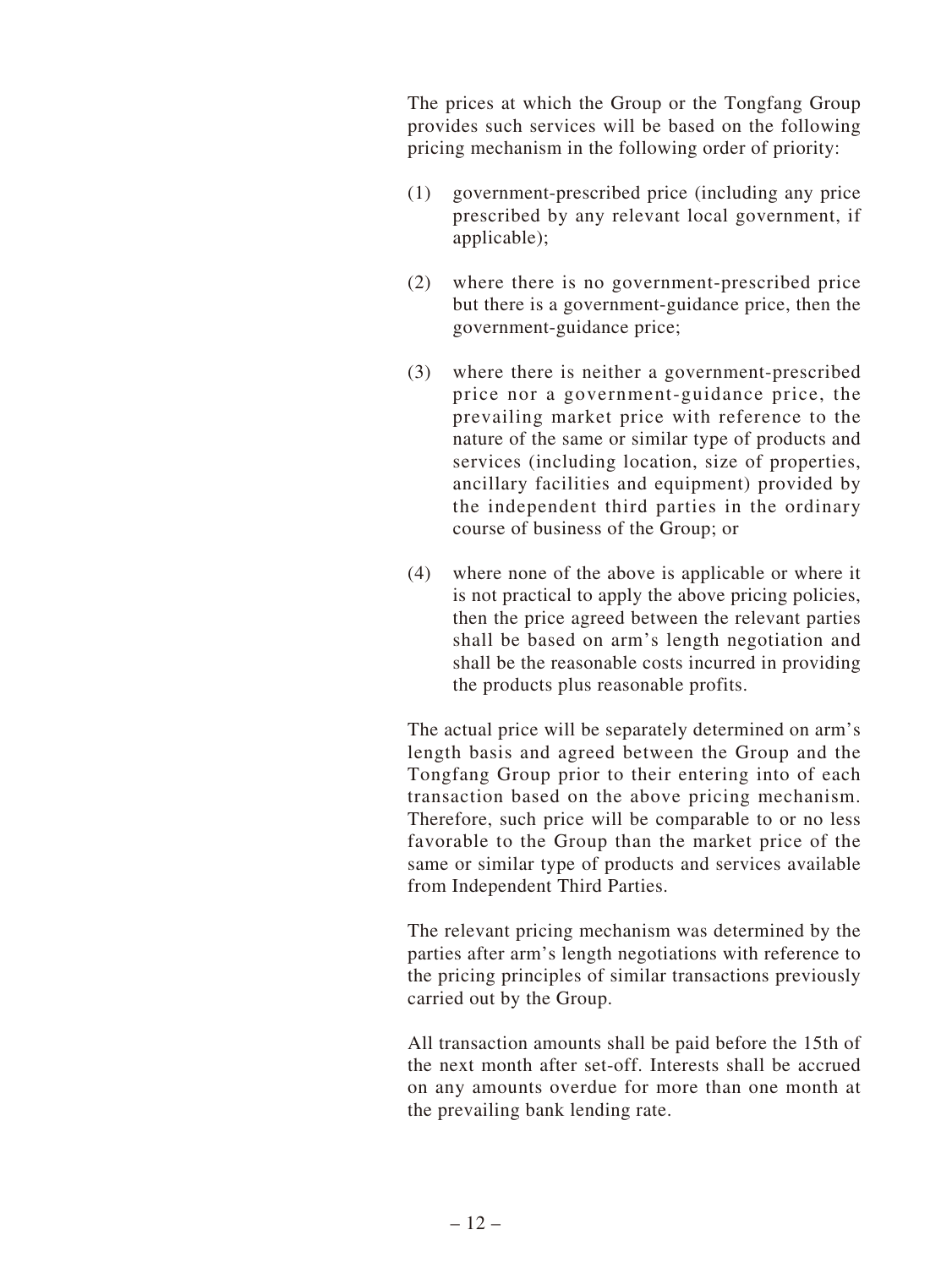#### **Historical transaction amounts**

For each of the years ended 31 December 2013, 2014 and 2015, the amount of miscellaneous products and services provided by the Tongfang Group to the Group amounted to approximately RMB14.9 million, RMB4.0 million and RMB18.1 million, respectively. There was no historical transaction amount for the provision of miscellaneous products and services by the Group to Tongfang Group.

The table below sets out the Annual Caps for 2016 to 2018 for the continuing connected transactions under the 2016 Master Agreement:

| <b>Transaction</b>                                                                               | 2016 | <b>Annual Caps</b><br>2017 | 2018<br>(RMB millions) (RMB millions) (RMB millions) |
|--------------------------------------------------------------------------------------------------|------|----------------------------|------------------------------------------------------|
| provision of miscellaneous products<br>and services by the Group to the<br><b>Tongfang Group</b> | 6    | 6                          | 6                                                    |
| receipt of miscellaneous products<br>and services by the Group from the<br><b>Tongfang Group</b> | 10   |                            |                                                      |

#### **Basis for the Annual Caps**

In arriving at the Annual Caps for the 2016 Master Agreement, the Company has taken into account the historical transaction amounts, prevailing market rates and conditions in the PRC, anticipated growth of the business of the Group and the Tongfang Group, the sales planning, actual operating circumstances of the Group and expansion of building energy-saving market, which may lead to a change of requirements of the Tongfang Group and the Group in terms of, for example, labour, inventory, machinery, equipment, land and technology advancement. In particular, in comparison with the scope of goods and services covered by the 2013 Master Agreement, the Company and the Tongfang Group intend to share certain support services of some of the Group's offices to accommodate their respective future development and optimize their respective costs, as contemplated under the 2016 Master Agreement.

#### **Implementation Agreements**

The 2016 Master Agreement is intended to set out the basic terms of the transactions to be covered under the 2016 Master Agreement. The parties shall negotiate the specific terms of the transactions in accordance with the market conditions. It is envisaged that from time to time and as required, individual implementation agreements may be entered into between the Company, Tongfang and their respective associates or relevant parties, as appropriate, to set out further terms of the transactions contemplated under the 2016 Master Agreement.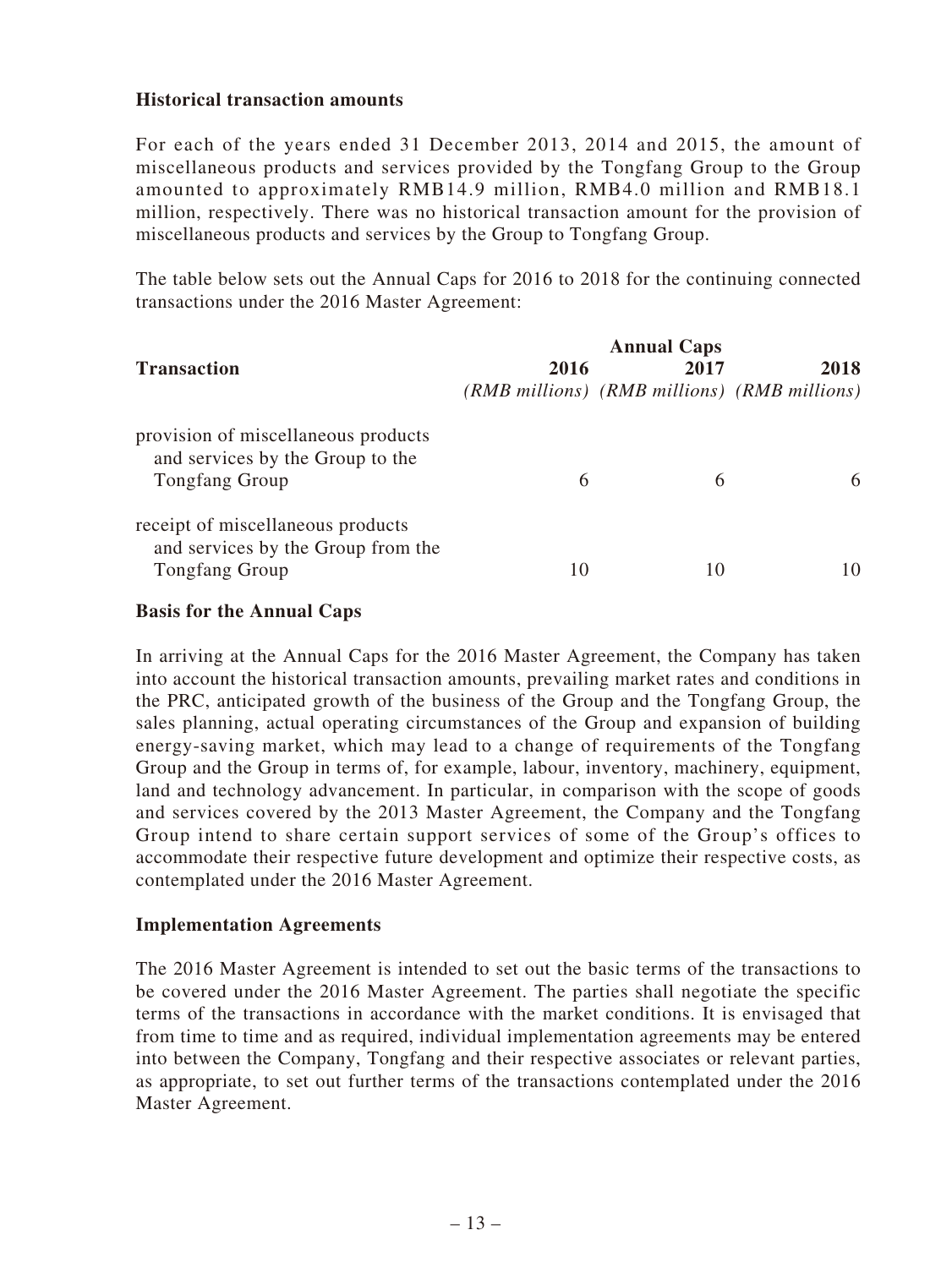Each implementation agreement will set out the specific scope of products and services requested by the relevant party and other specifications which may be relevant to those products and services. The implementation agreements may only contain provisions which are in all material respect consistent with the terms and conditions as contained in the 2016 Master Agreement.

As the implementation agreements are simply further elaborations on the provision of products and services as contemplated by the 2016 Master Agreement, they do not constitute new categories of connected transactions or continuing connected transactions under the Listing Rules.

# **RELATIONSHIP BETWEEN THTF AND THE COMPANY**

Technovator Beijing is a wholly-owned subsidiary of the Company. THTF directly and indirectly through Resuccess held approximately 33.64% of the issued Shares of the Company. THTF is a controlling shareholder of the Company and is therefore a connected person of the Company.

# **REASONS AND BENEFITS FOR THE 2016 AGREEMENTS**

Maintaining the sales of goods to the Tongfang Group has a positive contribution to the operating revenue of the Group and the Tongfang Group has proven to be one of the reliable suppliers to the Group at competitive prices which has a positive contribution to the business and operations of the Group. Given the mutual beneficial relationship between the Group and the Tongfang Group, the Board (including the independent non-executive Directors) considers that the 2016 Sales Agreement, the 2016 Purchase Agreement and the 2016 Master Agreement are fair and reasonable and in the best interests of the Company and the Shareholders as a whole.

As no Director has any material interest in the transaction under the 2016 Agreements, none of the Directors has abstained from voting on the relevant board resolution approving the 2016 Agreements.

# **INTERNAL CONTROLS**

The independent non-executive Directors and the auditors of the Company will review the transactions under each of the 2016 Agreements annually to ensure that the 2016 Agreements are entered into in the ordinary course of business of the Company, its terms are fair and reasonable and on normal commercial terms.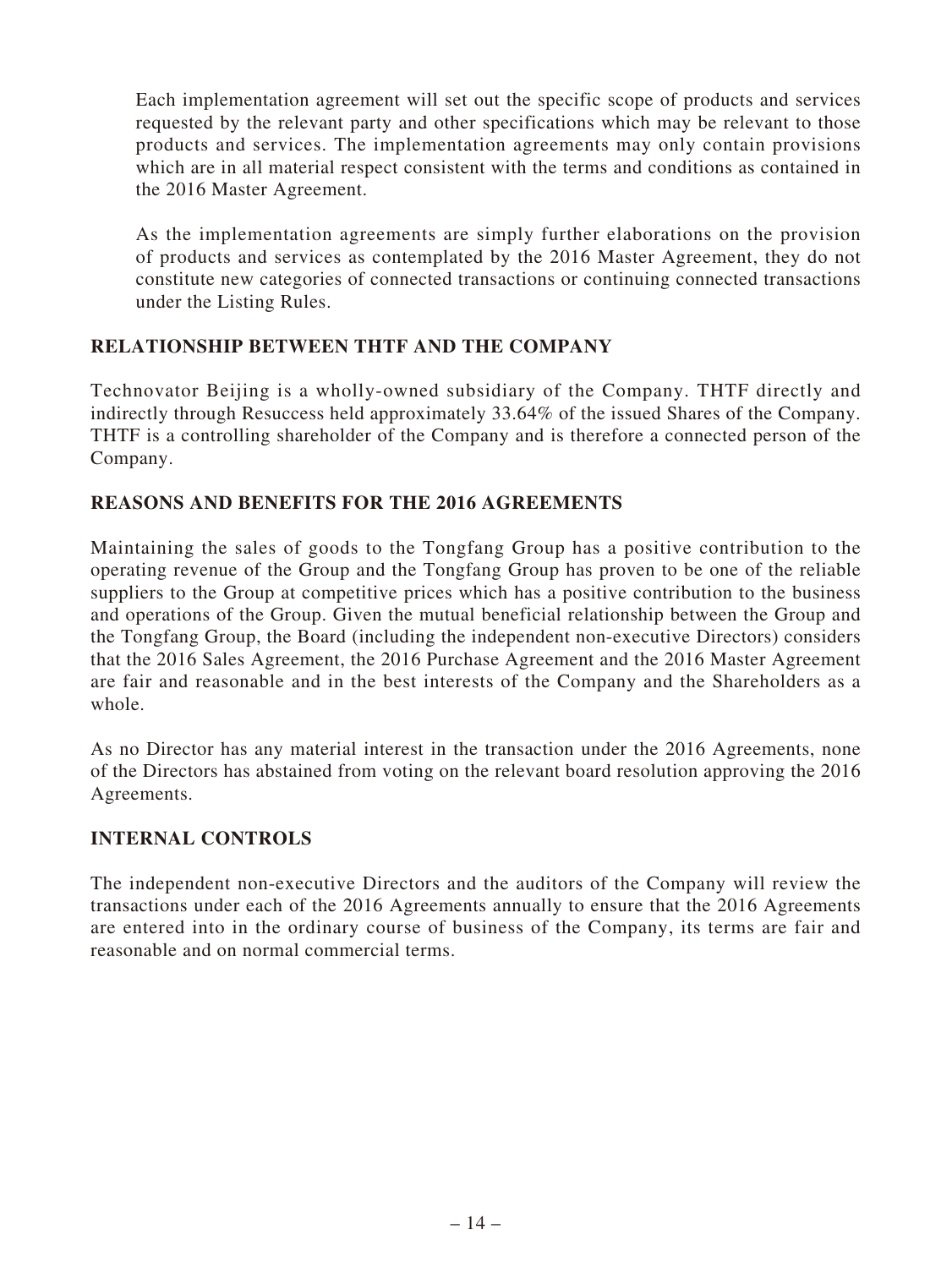# **LISTING RULES IMPLICATIONS**

As at the date of this announcement, THTF directly and indirectly through Resuccess held approximately 33.64% of the issued Shares of the Company. THTF is a controlling shareholder of the Company and is therefore a connected person of the Company under the Listing Rules. Accordingly, the transactions between the Group and the Tongfang Group under the 2016 Agreements constitute continuing connected transactions of the Company under Chapter 14A of the Listing Rules.

Each of the relevant percentage ratios (as defined in Rule 14.07 of the Listing Rules) for the transactions under each of the 2016 Agreements is expected to be higher than 0.1% but less than 5%, and the annual transaction amount under each of the 2016 Agreements is expected to be greater than HK\$3,000,000. Therefore, each of the 2016 Agreements and the transactions contemplated thereunder are subject to the reporting and announcement requirements and the annual review requirements, but are exempt from the independent shareholders' approval requirements under Chapter 14A of the Listing Rules.

The Board (including the independent non-executive Directors) considers that the terms of each of the 2016 Agreements are fair and reasonable and in the ordinary course of business of the Company, and are in the interests of the Company and the Shareholders as a whole.

#### **INFORMATION ABOUT THE GROUP AND TECHNOVATOR BEIJING**

The Group is a leading urban integrated energy saving services provider, which concentrated on the three major business segments, namely smart transportation, smart building and complex and smart energy, to drive the development of the urban integrated energy saving business capitalized on informatization and intelligence. It provides customers with smart energy management products, solutions and services throughout their full life cycle. The Company was incorporated in Singapore in 2005, whose shares are listed on the main board of the Stock Exchange since 27 October 2011.

Technovator Beijing is a wholly-owned subsidiary of the Company, which was incorporated in in the PRC. Technovator Beijing is principally engaged in providing integrated comprehensive energy saving products, solutions and services in the areas including rail transit, building and urban heat supply

#### **INFORMATION ABOUT THTF**

THTF, a controlling Shareholder of the Company, is a joint stock limited company established in the PRC, whose shares are listed and traded on the Shanghai Stock Exchange (上海證券 交易所) (stock code: 600100) since June 1997. THTF and its subsidiaries are engaged in businesses in a number of sectors in the technology industry.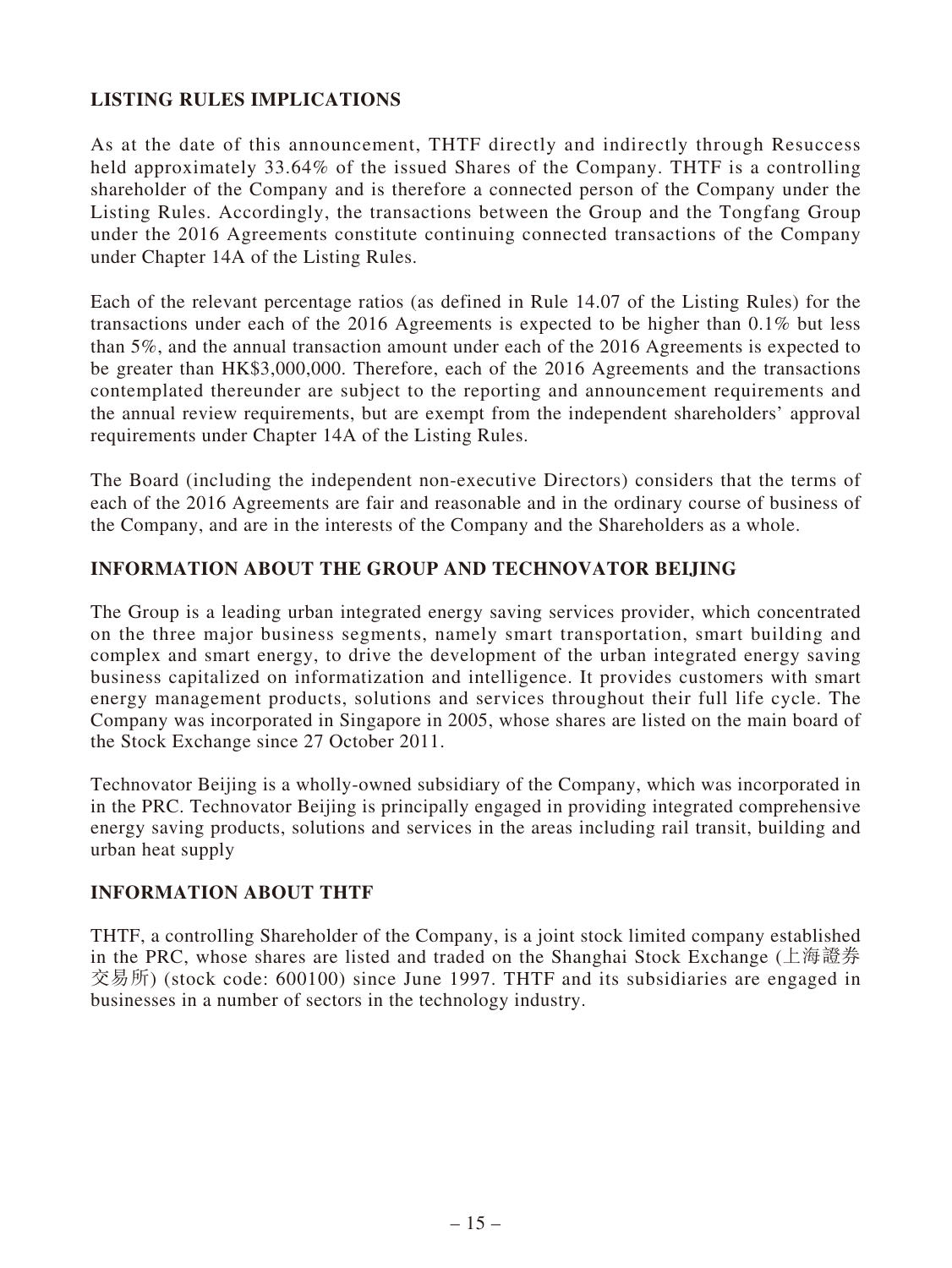# **DEFINITIONS**

In this announcement, unless the context otherwise requires, the following expressions have the following meanings:

| "2013 Agreements"         | collectively, the 2013 Purchase Agreement, the 2013 Sales<br>Agreement and the 2013 Master Agreement                                                                                                                                                                                                                                                                                                                                               |
|---------------------------|----------------------------------------------------------------------------------------------------------------------------------------------------------------------------------------------------------------------------------------------------------------------------------------------------------------------------------------------------------------------------------------------------------------------------------------------------|
| "2013 Announcement"       | the announcement of the Company dated 8 August 2013                                                                                                                                                                                                                                                                                                                                                                                                |
| "2013 Master Agreement"   | the master agreement dated 8 August 2013 entered into<br>between Technovator Beijing and THTF                                                                                                                                                                                                                                                                                                                                                      |
| "2013 Purchase Agreement" | the purchase agreement dated 8 August 2013 entered into<br>between Technovator Beijing and THTF                                                                                                                                                                                                                                                                                                                                                    |
| "2013 Sales Agreement"    | the sales agreement dated 8 August 2013 entered into<br>between Technovator Beijing and THTF                                                                                                                                                                                                                                                                                                                                                       |
| "2016 Agreements"         | collectively, the 2016 Purchase Agreement, the 2016 Sales<br>Agreement and the 2016 Master Agreement                                                                                                                                                                                                                                                                                                                                               |
| "2016 Master Agreement"   | the master agreement dated 30 May 2016 entered into<br>between Technovator Beijing and THTF                                                                                                                                                                                                                                                                                                                                                        |
| "2016 Purchase Agreement" | the purchase agreement dated 30 May 2016 entered into<br>between Technovator Beijing and THTF                                                                                                                                                                                                                                                                                                                                                      |
| "2016 Sales Agreement"    | the sales agreement dated 30 May 2016 entered into between<br>Technovator Beijing and THTF                                                                                                                                                                                                                                                                                                                                                         |
| "Affiliate"               | means any individual, partnership, corporation, trust or other<br>entity that directly or indirectly controls, or is controlled<br>by, or is under common control with, such individual,<br>partnership, corporation, trust or other entity, where control<br>means the direct or indirect ownership of 10% or more of<br>the outstanding shares or other ownership interests having<br>ordinary voting power to elect directors or the equivalent |
| "Annual Caps"             | proposed annual caps for the continuing connected<br>transactions contemplated under the 2016 Agreements                                                                                                                                                                                                                                                                                                                                           |
| "associate(s)"            | has the meaning ascribed thereto under the Listing Rules                                                                                                                                                                                                                                                                                                                                                                                           |
| "Board"                   | the board of Directors                                                                                                                                                                                                                                                                                                                                                                                                                             |
| "Company"                 | Technovator International Limited, a limited liability<br>company incorporated in Singapore on 25 May 2005 and the<br>issued securities of which are listed on the Stock Exchange                                                                                                                                                                                                                                                                  |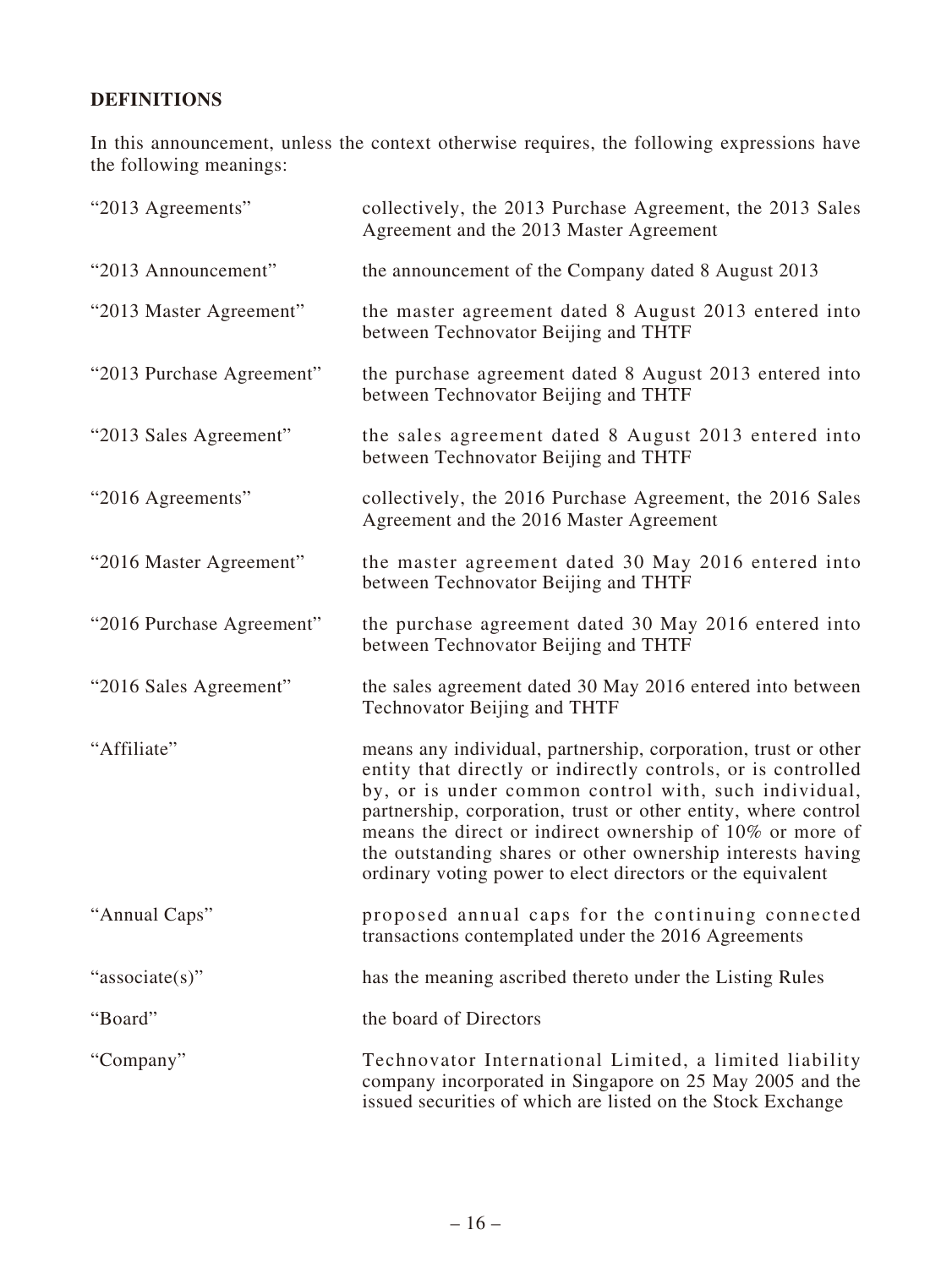| "connected person(s)"                       | has the meaning ascribed thereto under the Listing Rules                                                                                                                                                                                                                                                                                                                                                                   |
|---------------------------------------------|----------------------------------------------------------------------------------------------------------------------------------------------------------------------------------------------------------------------------------------------------------------------------------------------------------------------------------------------------------------------------------------------------------------------------|
| "controlling shareholder"                   | has the meaning ascribed thereto under the Listing Rules                                                                                                                                                                                                                                                                                                                                                                   |
| "Director(s)"                               | the director(s) of the Company                                                                                                                                                                                                                                                                                                                                                                                             |
| "Existing Trademark License"<br>Agreements" | four trademark license agreements all dated 28 May 2010<br>entered into between Technovator Beijing and Tongfang, as<br>amended on 4 August 2011, the details of which are set out<br>in the section headed "Continuing Connected Transactions -<br>Exempted Continuing Connected Transactions – 1. License<br>of trademarks by Tongfang to Technovator Beijing" in the<br>prospectus of the Company dated 17 October 2011 |
| "Group"                                     | the Company and its subsidiaries from time to time                                                                                                                                                                                                                                                                                                                                                                         |
| "Hong Kong"                                 | the Hong Kong Special Administrative Region of the PRC                                                                                                                                                                                                                                                                                                                                                                     |
| "Independent Shareholders"                  | has the meaning ascribed thereto under Chapter 13 of the<br><b>Listing Rules</b>                                                                                                                                                                                                                                                                                                                                           |
| "Independent Third Party(ies)"              | third party/ies and their ultimate beneficial owner(s) which<br>is/are independent of the Company and their respective<br>connected persons                                                                                                                                                                                                                                                                                |
| "Listing Rules"                             | the Rules Governing the Listing of Securities on the Stock<br>Exchange, as amended from time to time                                                                                                                                                                                                                                                                                                                       |
| "PRC"                                       | People's Republic of China which, for the purpose of this<br>announcement, shall exclude Hong Kong, Macau Special<br>Administrative Region and Taiwan                                                                                                                                                                                                                                                                      |
| "Resuccess"                                 | Resuccess Investments Limited, an investment holding<br>company incorporated in the British Virgin Islands on 30<br>March 2004 and a wholly-owned subsidiary of THTF                                                                                                                                                                                                                                                       |
| "RMB"                                       | Renminbi, the lawful currency of the PRC                                                                                                                                                                                                                                                                                                                                                                                   |
| "Share $(s)$ "                              | ordinary share(s) in the capital of the Company                                                                                                                                                                                                                                                                                                                                                                            |
| "Shareholder(s)"                            | $holder(s)$ of the Share $(s)$                                                                                                                                                                                                                                                                                                                                                                                             |
| "Stock Exchange"                            | The Stock Exchange of Hong Kong Limited                                                                                                                                                                                                                                                                                                                                                                                    |
| "subsidiary(ies)"                           | has the meaning ascribed thereto under the Listing Rules                                                                                                                                                                                                                                                                                                                                                                   |
| "substantial shareholder"                   | has the meaning ascribed thereto under the Listing Rules                                                                                                                                                                                                                                                                                                                                                                   |